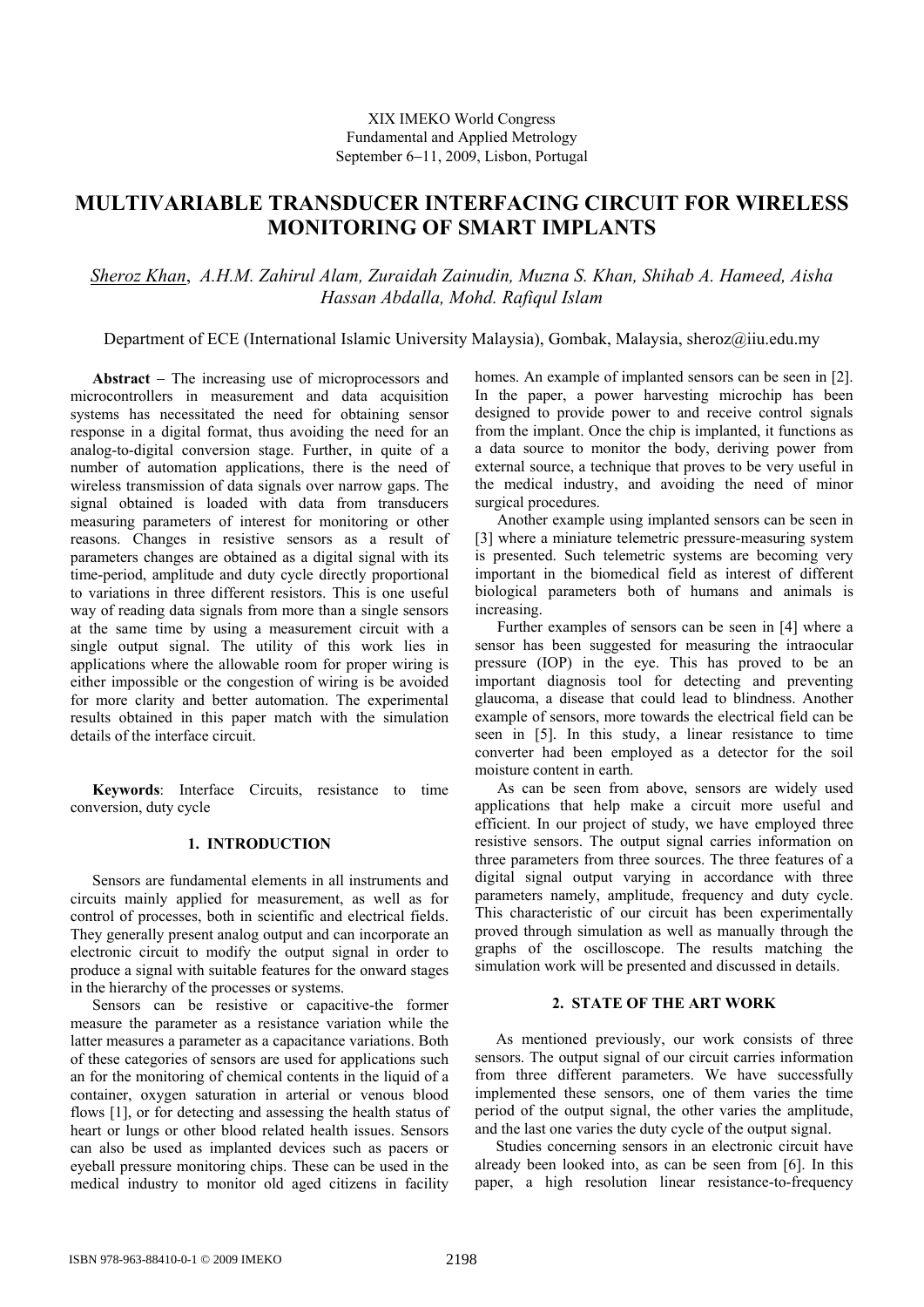converter has been implied. The circuit consists of a Wheatstone bridge followed by an integrator and a comparator. In concept, the circuit represents a relaxation oscillator whose frequency changes linearly with the resistance change being detected by the bridge. Detection of a small resistance change is often needed in industrial and process control systems and medical instrumentation. The most sensitive means of detecting the resistance change is a Wheatstone bridge. This has been proposed in the paper mentioned above. This method is a stepping stone for our project. Our circuit consists of 3 different types of sensors. These sensors have the ability to manipulate 3 different parameters of the output signal.

Further research into the resistance-to-frequency converter can be seen in [5]. Over here the sensor has been further implied onto a soil moisture detector. An extended circuit has been added onto the circuit for the resistance-tofrequency converter. This circuit consists of LED's which light up depending on the voltage inputted to it.

Another paper of research that is related to our work is shown in [7]. A signal conditioning circuit for resistive sensors is presented. It is based on a relaxation oscillator in which both the frequency and the duty-cycle of the squarewave output signal simultaneously carry information from a pair of different sensors. The output frequency is linearly related to the resistive unbalance of a Wheatstone bridge, while the duty-cycle is independently controlled by a second sensor. This circuit can be used as an application to a thickfilm pressure sensor.

The output for this circuit varies with 2 parameters namely, frequency and duty cycle. This is quite in tune with our project of study. The difference being, that we have incorporated 3 different resistive sensors rather than two. Previously, the research applied in [7] incorporated only one resistive sensor. The research paper of [3] was a further extended study of [7] because it incorporated 2 different resistive sensors. However, our area of research has further extended the study by incorporating 3 different resistive sensors. By doing so, this has given us more parameters to concentrate on.

#### **3. ANALYSIS AND SIMULATION DETAILS**

i) Amplitude Resistive Sensor

The new variable resistor lies on the feedback part of the OP AMP, the derivations below illustrate the linear relationship between the changes in resistor (Ry) as shown in Fig.1. That voltage is equal to in magnitude and opposite in polarity to incremental voltage changes across the varying resistive ∆R. since it is an op-amp, it can be used as a low impedance o/p point for the bridge circuit measurement.



Fig. 1. Feedback Op-Amp.

$$
\frac{Vi - Vn}{R3} = \frac{Vn - Vo}{Ry}
$$
........(1)  
\n
$$
Vn = Vp = Vi\left(\frac{R1}{R2 + R1}\right)
$$
........(2)  
\nFrom equations (2) and (1), we get:  
\n
$$
Vo = Vi^* \left(\frac{RyR1 + R3R1 - RyR2 - RyR1}{R3(R1 + R2)}\right)
$$
  
\nIf R1=R2=R3=R & Ry=R+AR then:  
\n
$$
\therefore Vo = \left(\frac{-\Delta R}{2R}\right)^* Vi
$$

Because the o/p is inverted and multiplied by 2*R*  $\frac{1}{\sqrt{2}}$ , so we need an inverter with a gain equal to 2, so that the final

output *Vout(t)* = *Vo*(*t*)(Δ*R*)/*R*;

Where  $Vout(t)$  is the final  $o/p$  signal and  $Vo(t)$  is the zero crossing detector o/p voltage, so:

$$
Vout(t) = Vo(t)^* \left( \frac{-\Delta R'}{2R} \right) * (-2)
$$

$$
Vout(t)=Vo(t)*(\Delta R'/R)
$$

The output voltage amplitude of the ZCD is as shown in Figure.2, which can be derived easily for a known value of resistor, R, hence calculating  $\Delta R'$ .



Fig. 2. Output signal across the zero crossing detector.

ii) Amplitude and Time Period Resistive Sensors combined



Fig. 3. Suggested circuit with output varying with two different parameters

First, the connection shown by Fig. 3 was used. The o/p of the zero crossing detector is fed to the 2nd bridge then an inverter is suggested to keep the final o/p in phase with the o/p of the zero crossing detector. From the result obtained from the simulation using Excel, its clear that the suggested connection should be modified, because the o/p of the 2nd bridge starts from zero if there is no change in Ry.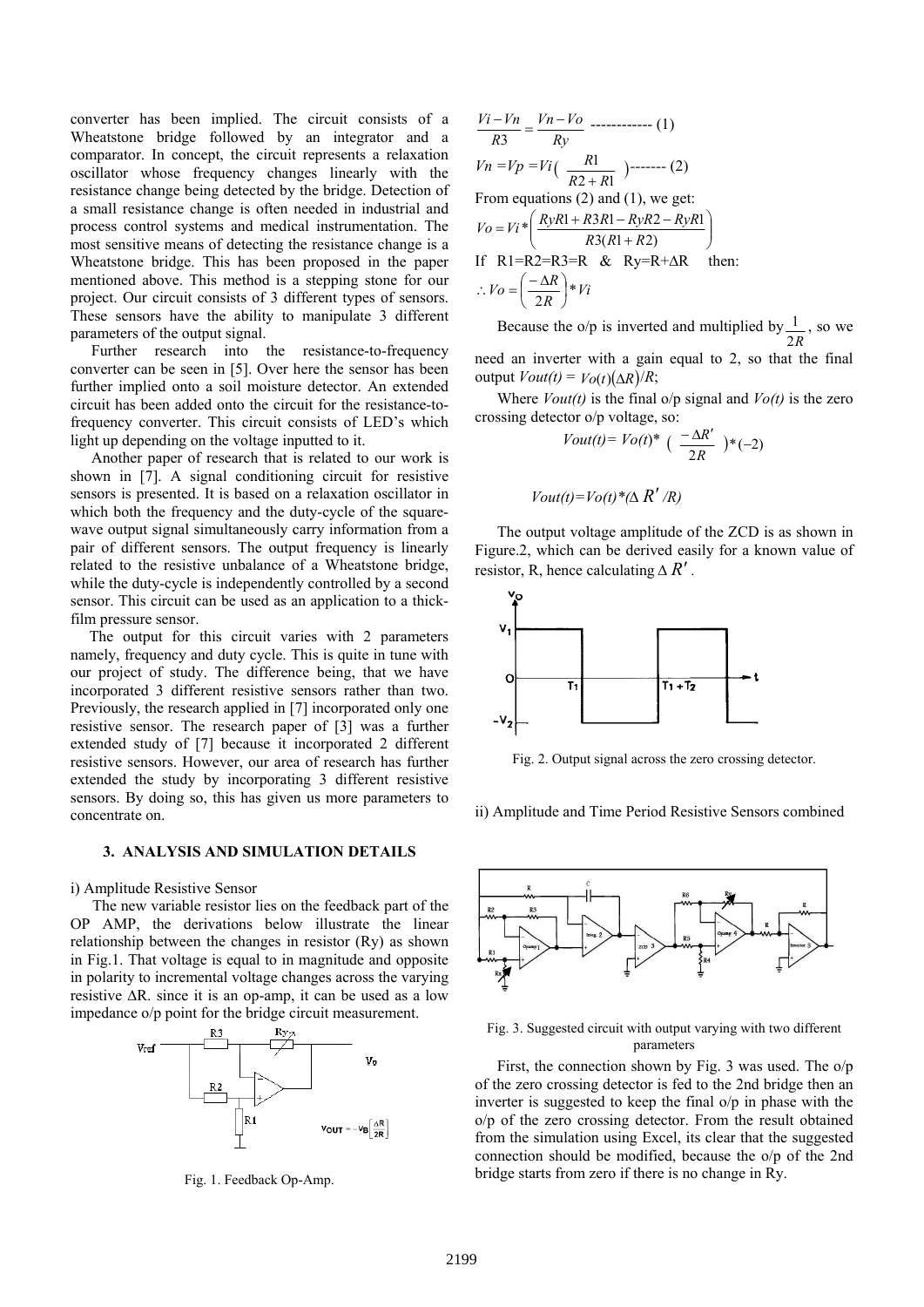

Fig. 4 Modified suggested circuit.

The Results of the circuit are shown below. These results were taken by making use of the formulas mentioned above and they were carried out using Excel tools.



Fig. 5 Change across Vc as Rx and Ry are varied.



Fig. 6 Change across the Vo1 as Rx and Ry are varied.



Fig. 7 Change across Vo2 as Rx and Ry are varied.

Fig. 8 below provides a theoretical linear relationship between Ry and the amplitude of the output signal. The experimental graph obtained for the same relationship will be shown later in the paper.



Fig. 8 Linear relationship between Ry and the amplitude of the output signal.

#### iii) Resistor to duty cycle circuit and its derivation:

The operational amplifier (A6) is connected to the o/p of the comparator (A3), where (A9) compares between the voltage levels produced by the change in Ry and the o/p of the integrator (A2). The circuit works as the following: the +ve part of the square wave produced by the comparator  $(A3)$  applied to the unity buffer  $(A6)$  is reflected on the o/p and C2 is charged to Vs, during the –ve half cycle the diode is off, C2 will discharge towards (A7). Hence the o/p of (A6) is approximately DC with a value equals to Vs.



Fig. 9 Duty cycle part of the circuit.

$$
V_{O2} = -\left[\frac{Rs}{R_E} * Vi + \frac{Rs}{R_D} * Vol\right]
$$
  
\n
$$
Vol = -\frac{R_Z}{R_C} * Vi \implies \qquad V_{O2} = Vi * \left[\frac{RzRs}{R_D R_C} - \frac{Rs}{R_E}\right], \text{ Where}
$$

(Rz) is the varying resistor.

The suggested circuit diagram for the three –sensor scheme is shown in Fig.10.



Fig. 10 Complete circuit.

Fig.11 shown below incorporates all the sensors and shows the theoretical value that has to be obtained if the circuit is to be operating perfectly. Of course the experimental output obtained will not be the same as fig. 11 because there is no means of obtaining continuously varying resistive values in a circuit that is constructed manually.



Fig. 11 Output of the circuit with three parameters varied simultaneously.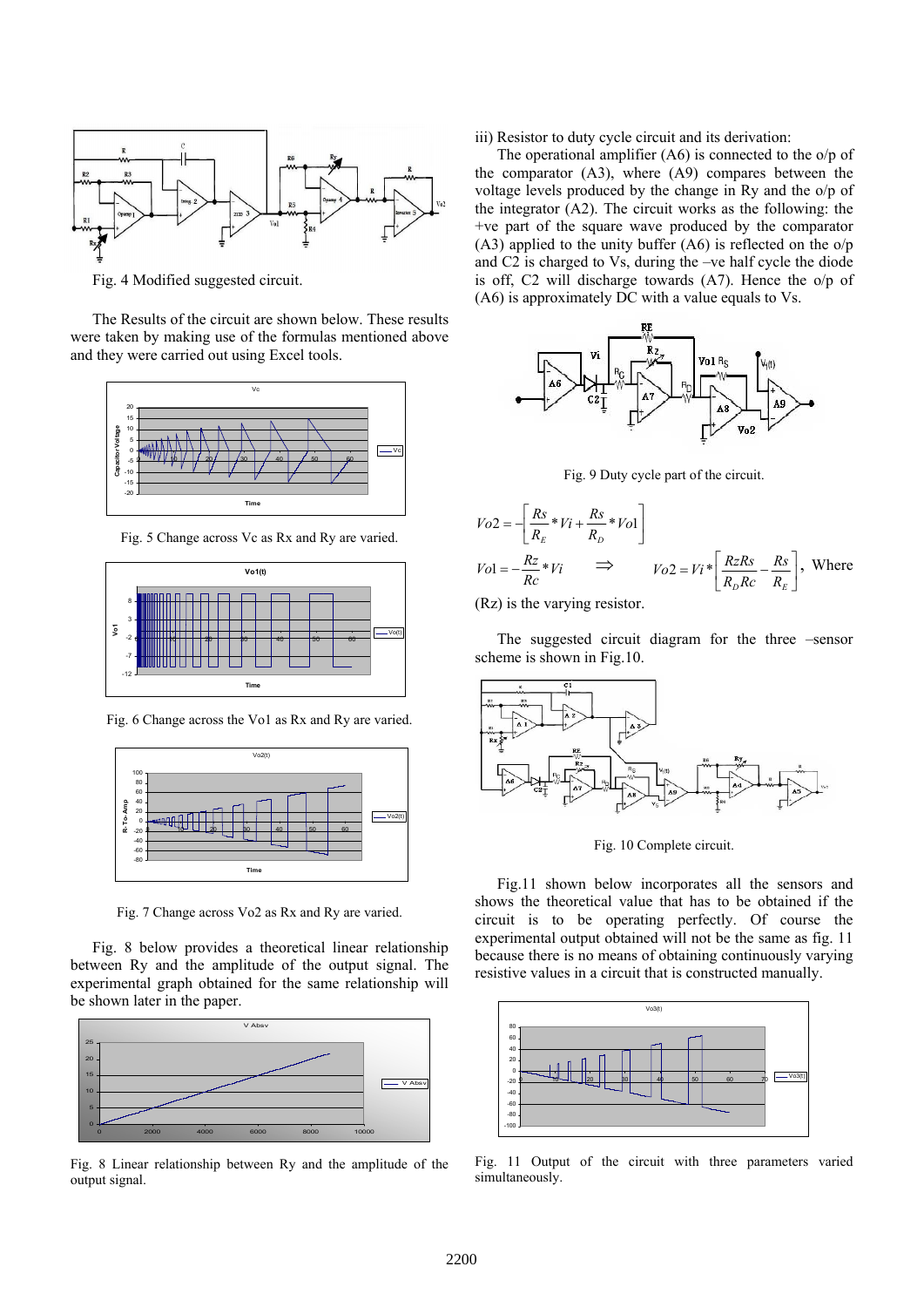The possible range of change in Rz, which is converted into duty cycle, is limited compared to the wide range for the other two sensors. That is no surprise because the voltage of the o/p signal of the integrator is changing in a nonlinear manner and reaches some point, then it becomes fixed. Also during this time period where the integrator voltage is increasing, the duty cycle is effected by two variables rather than one. That has lead to some error in the readings.

#### **4. EXPERIMENTAL RESULTS AND DISCUSSION**

To validate the proposed design, the circuit shown in Fig.10 has been bread boarded using shelf components. A LM324 was used as the zero crossing detector (A3). For the remaining amplifiers, LM741 were used. The power supply was at  $\pm 12$  V. The other relevant parameters used were that all R's = 4kΩ, C1 = C2 = 1μF, Rx = Ry = Rz = 100kΩ potentiometer and one 1N4148 for the diode.

To measure the response of Rx, it was varied from 10k Ω to 140k Ω while other parameters were kept constant; Ry=74.8k $\Omega$  and Rz=4.8 $\Omega$ . For the range of Rx analyzed, Fig. 12 shows the measured time period changes when Rx was changed in 10k Ω steps, plotted in Microsoft Excel. Resistance was measured using digital multimeter, while Tektronix Digital Storage Oscilloscope was used to get the period of oscillation. Fig. 13 and Fig. 14 show the respective data recorded from the digital oscilloscope for  $Rx=10k\Omega$ and  $Rx=100k\Omega$  respectively.



Fig. 12 Plot of experimental results for variation in Rx.



Fig. 13 Rx = 10kΩ. Fig. 14 Rx = 100kΩ.

The measured period output varied from 33.42ms to 238.1ms. The experimental results obtained were found to agree closely with the theory, where the relationship between resistance increment and time period is linear. For resistance values below than 10k  $\Omega$ , unstable data were observed and hence discarded.

The same procedure was carried out to investigate the relationship between change in resistance values in Ry i.e. amplitude of the circuit output. For this, Rx value was maintained constant at  $68.1\text{k}\Omega$  and Rz at  $1.36\text{k}\Omega$ . The value for Ry was set from as low as 0.0017Ω till 250Ω. Fig. 15 shows that the output initially dropped, then started to rise at 4.16 $\Omega$ , before remaining stable between Ry=24.43 $\Omega$  to 250Ω.



Fig.15. Plot of experimental results for variation in Ry.

This shows us that the range of our interest-for the amplitude of the output signal-is from 4.16Ω to 24.43Ω. Fig.16 and 17 below show us the change in amplitude which was shown on the oscilloscope for Ry resistance values of 5.6 and 250kΩ.



During the experiment, we also observed that electrolytic capacitor caused output signal distortion and hence is not suitable to use. This is due to the fact that this specific type of capacitor is comparatively similar to the nature of a coil in construction and hence is not suitable for high-frequency circuits.

During our study, we varied the value of Rz as well. Fig. 20 below shows the graph obtained for the values of Rz and its corresponding duty cycle. The resistance value of Rz for 1.6Ω and 5.97kΩ are shown below in fig. 19 and 20.



Fig. 18 Plot of experimental results for variation in Rz.